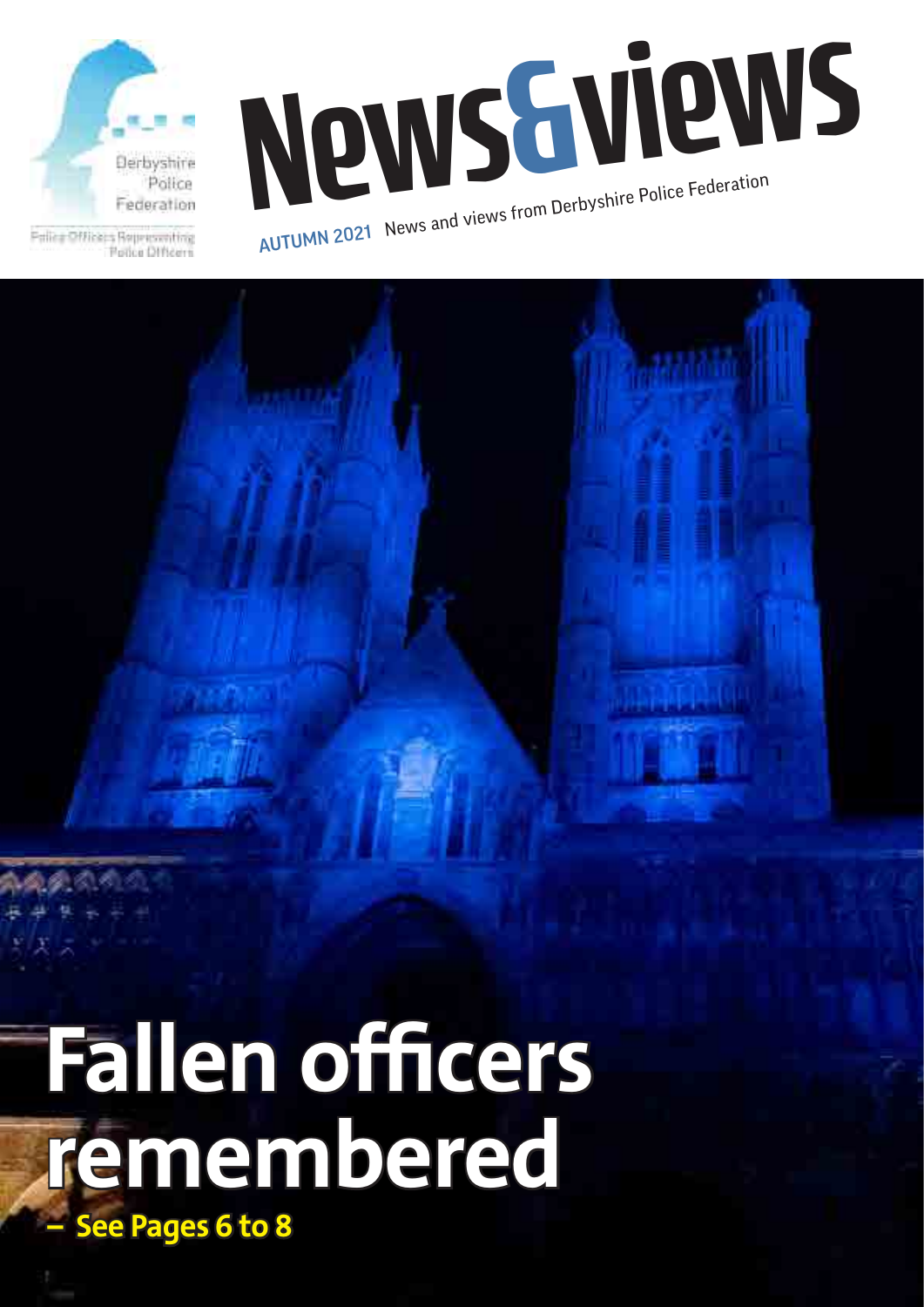### **View from the chair**



*By Tony Wetton, chair of Derbyshire Police Federation*

The highlight of September for undoubtedly attending the Molice Memorial Day (NPMD)<br>Police Memorial Day (NPMD)<br>the magnificent Lincoln Cathedral. he highlight of September for me was undoubtedly attending the National Police Memorial Day (NPMD) service at

This is an annual opportunity for dignitaries and police forces across the four nations of the United Kingdom to come together to reflect and remember with pride our brave men and women in uniform who gave their lives in service.

But for fate and circumstances they could be any of us.

I've attended Memorial Day on three occasions, and I can testify that it is always exceptionally moving. This year, being able to gather in person again, made it even more poignant. I attended with Angela Morgan, partner of Derbyshire DC Gary Freeman who died in a car accident in August 1994. She represented the families of Derbyshire's fallen officers and knows all the other families.

It makes me realise how much events like this are really about the families. The way they support each other and the work of organisations like the National Police Memorial Day charity and Care of Police Survivors (COPS) is truly remarkable. As officers, when we lose friends and colleagues it is tragic, but even more so for the families

who continue with that loss every day.

Sometimes it seems that the country is lurching from one crisis to the next, often with policing caught in the middle. The latest is the petrol pumps running dry, as the latest impact of the shortage of haulage drivers.

The Prime Minister called for higher wages for HGV drivers as the solution to the recruitment crisis. He has a point, they probably do deserve better pay and conditions, but they are not the only ones.

I can't help wondering if these were public sector workers whether the PM would be so enthusiastic about calling for a pay rise. The contrast between how the private and public sectors are treated does stick in the craw.

Policing has been stretched to its limits during the pandemic. Colleagues are over worked and feel undervalued, yet we were not prioritised for the vaccine when we needed it, and we got a zero pay rise. This time last year we were all clapping for the NHS and the pandemic has shown how much the country depends on its key workers. It's about time police officers were better recognised for their contribution.

On a happier note, our branch is welcoming 12 new reps alongside eight returning reps, following our recent elections. Our team now includes four inspectors and six sergeants. We're busy getting our new recruits up to speed so they can hit the ground running supporting members. The branch is feeling re-energised with new blood and ideas, and I'm personally optimistic and positive about the months ahead.

We have some big challenges around the corner. COP26 is coming up in October and we'll be sending 100 officers, so there's a lot of back filling to be done. The uplift, while welcome, will also put stress on our trainers. However, I do feel that the Federation is being listened to by the Force and included in key conversations.

We're also making progress with our local MPs. Recently, after I met with Toby Perkins, MP for Chesterfield, he put out a survey to his constituents and 77 per cent said they disagreed with the pay freeze for police officers. It's great to see the public supporting the police. Now we need that message to get through to the Government.

The Federation will continue to be your voice, however long it takes.

**Example 2016** Colleagues are over worked and feel undervalued, yet we were not Colleagues are over worked and feel undervalued, yet we were not **Policing has been stretched to its limits during the pandemic. prioritised for the vaccine when we needed it.** 

#### **Pensions presentation**

Almost 90 Derbyshire Police Federation members took advantage of an online pensions evening led by the national Federation secretary and vice-chair.

Alex Duncan and Ché Donald explained how the pension remedy, designed to put right the discrimination found in the introduction of the 2015 Police Pension Scheme, came about and how it may affect serving officers.

The Teams meeting, held in early September, was attended by 87 members who were also able to hear an input from Andrew Benning of Police Money Matters who explained the provisions of the three police pension schemes.

Kirsty Bunn, secretary of Derbyshire Police Federation, who organised the session said afterwards: "We have received great feedback from this session. Many people thanked the Federation for being able to explain the impact of the pension changes, the proposed remedy to the discrimination found and the impact this may have on individuals.

"As a result of the evening, I have been collating names of individuals who would like a financial review carried out by Police Money Matters. These will be organised according to how close officers are to retirement with those closest to leaving the Force being seen first as they will need to make their financial decisions sooner. So far almost 70 people have requested one-to-ones."

If you would like to arrange a financial review with Police Money Matters, please **[contact the Federation office.](mailto:derbyshire%40polfed.org?subject=)**

#### **Are you claiming your tax relief?**

Members are being reminded that they can claim tax relief on their Federation subscriptions.

Uniformed police officers are also entitled to claim an allowance of £140 (from 6 April 2008) to cover the costs of renewals and repairs of footwear conforming to Police Regulations and also the cost of dry cleaning and laundry of uniforms.

In terms of subscriptions, the amount you can claim in each tax year varies slightly. Normally, the tax relief will be applied through an allowance in your PAYE code. **[Find out more.](https://www.polfed.org/derbys/adviceinformation/claim-tax-relief-on-your-subscriptions/)**

#### **Free sleep guide**

A free downloadable advice sheet on sleeping, including information specifically for shift workers, was created for members as part of Sleeptember, the annual awareness campaign about how to get a good night's sleep and why it's beneficial.

The guide, which has been produced by Police Mutual, covers a whole range of topics surrounding sleep, including the importance of getting the recommended seven to nine hours.

**[Find out more about Sleeptember.](https://thesleepcharity.org.uk/sleep-well-for-sleeptember/)**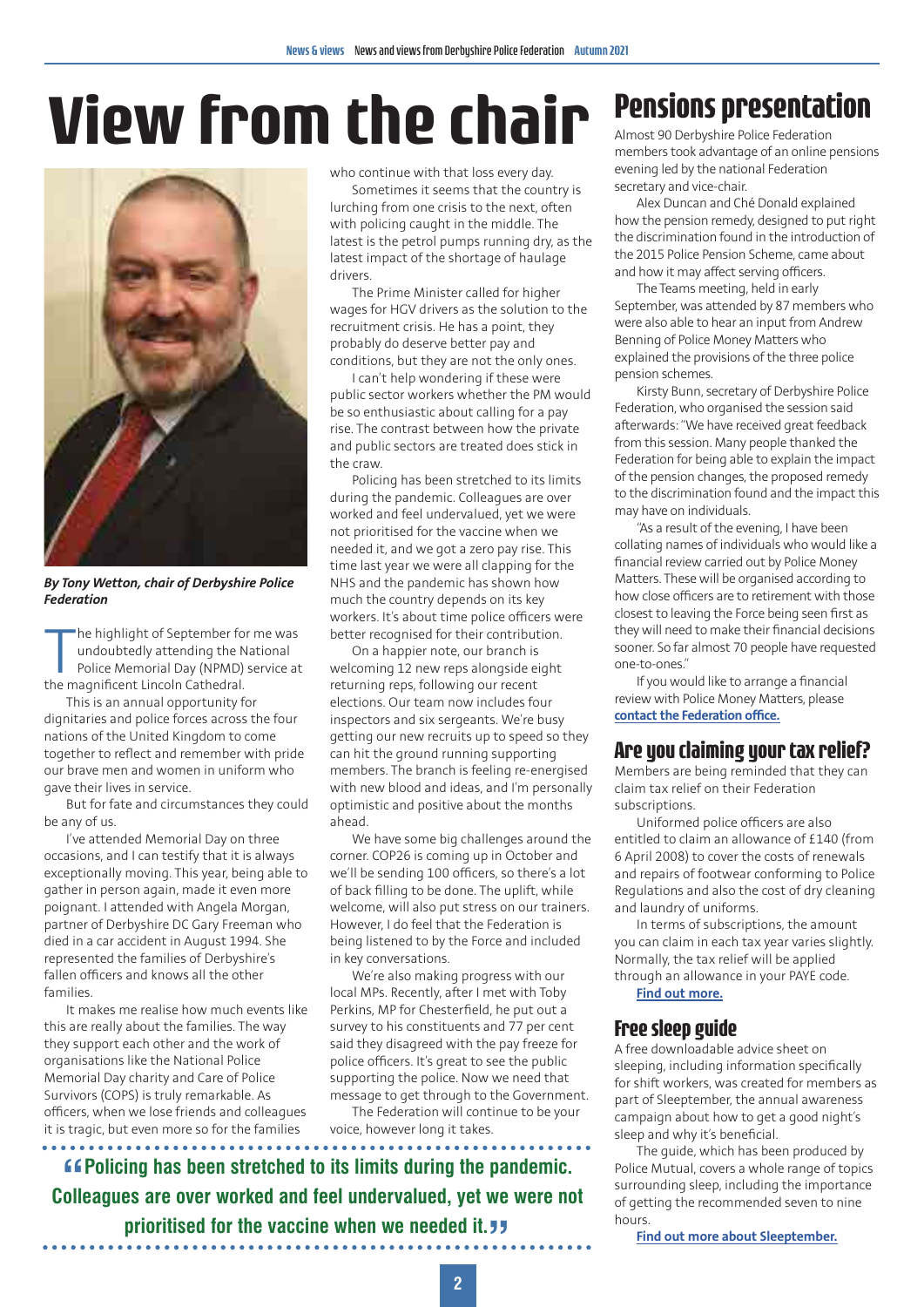# Chesterfield residents back police in pay freeze row

ore than three quarters of residents in Chesterfield oppose the Government's decision to impose a pay freeze on police officers, according to a poll.

Toby Perkins, Labour MP for Chesterfield, spent the summer Parliamentary recess surveying voters in every ward in his constituency on a range of subjects, including the police zero per cent pay rise which was announced in July.

And Tony Wetton, chair of Derbyshire Police Federation, is calling on the Government to listen to public opinion on the issue.

He said: "On behalf of the 1,850 constables, sergeants, inspectors and chief inspectors I represent in Derbyshire Police, I would like to express my sincere thanks to Toby for asking his constituents for their views on the disgraceful decision to refuse a pay rise this year for police officers – those same officers who have worked tirelessly throughout the pandemic to keep the public safe.

"I am also grateful to those members of the public in Chesterfield who have shown their overwhelming support for their police officers by insisting that they should receive a fair pay rise.

"We will continue to campaign on behalf of officers to get the Home Office and the Treasury to reverse their decision to 'thank' those officers by imposing a real-terms pay cut. We will also continue to insist on the introduction of a proper, fair, transparent system of deciding police officer pay rather than the sham we currently have which we feel we can no longer engage with.

"The Government urgently needs to listen to the public and invest properly in policing and give meaningful support to officers. Policing has been telling them this for long enough – stop putting the public at risk."

Explaining why he carried out the survey, Mr Perkins said: "I undertook my 'Listening to Chesterfield' survey this summer so that I could hear from the 'silent majority' of my



*Toby Perkins (left) with Derbyshire Police Federation chair Tony Wetton.*

constituents. Often I hear from the same people over and over again, via email or social media, and I wanted to get a more diverse, and hopefully representative, range of opinions from my constituents.

.<br>"What struck me the most regarding the police pay freeze is that the vast majority of people I spoke to were unaware of it, and quite shocked to learn that officers were getting a real terms pay cut. With 77 per cent of people opposing the pay freeze, it clearly shows that Chesterfield supports and respects the work that officers do and wants them to receive fair remuneration.

"I will now be writing to the Home Secretary and the Chancellor to make them aware of the people of Chesterfield's views on this and to urge them to return to

**"f** Officers just want to feel that their efforts are appreciated and that they are treated fairly. But sadly they currently feel totally let **Officers just want to feel that their efforts are appreciated and down by the Government.** 

negotiations with the Police Federation so that an agreement over a fair pay rise can be agreed."

In response to the pay freeze, the Police Federation of England and Wales passed a vote of no confidence in Home Secretary Priti Patel and withdrew from the Police Remuneration Review Body (PRRB) saying it was no longer fit for purpose.

Tony has now met Mr Perkins to discuss officers' anger and frustration.

"We had a very constructive meeting and I hope that other MPs in the county will also get behind the police officers who day in, day out, work tirelessly to serve and protect their communities, facing dangerous and life-threatening situations," says Tony.

"They just want to feel that their efforts are appreciated and that they are being treated fairly. But sadly they currently feel totally let down by the Government."

> *ONS figures add to pay anger – See Page 4*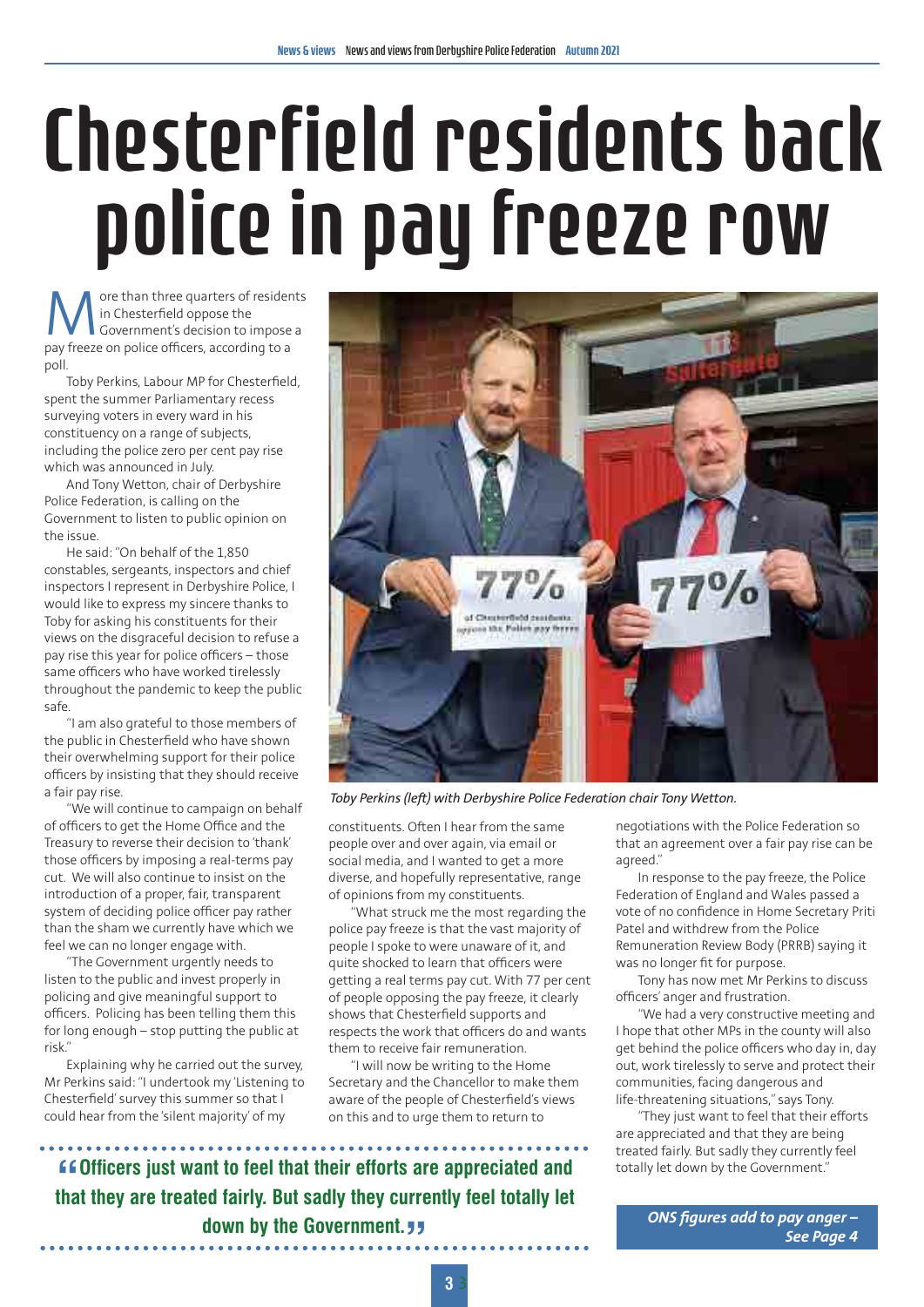# ONS figures on pay add to police anger

**Derbyshire Police Federation chair**<br>Tony Wetton reacted with anger<br>annual hike in UK average pay of 7.4 per Tony Wetton reacted with anger after new figures revealed a large cent just weeks after police officers were told their pay was being frozen.

Data from the Office for National Statistics (ONS) showed growth in average total pay (including bonuses) was 8.8 per cent, while it was 7.4 per cent for regular pay (excluding bonuses) between April to June 2021.

ONS deputy statistician Jonathan Athow said the figures were evidence the "world of work continues to rebound robustly".

But they have sparked fresh outrage among police officers who, according to the Police Federation, will be "fully justified in feeling further betrayed" by the Government's zero per cent pay offer.

Tony said: "When the pay freeze was confirmed we described it as a kick in the teeth for our members and these figures just make it feel like a second blow.

"I have already written to Derbyshire's MPs to try to convey the sense of anger and frustration felt by our members who have been badly let down by the Government.

"This will only add to those feelings of

betrayal and I think adds huge weight to our calls for the Home Secretary to reconsider her decision on pay.

"Priti Patel tried to suggest public sector pay had to be held back to stop it outstripping the private sector so I would suggest she takes a look at these new figures and rethinks her position.

"Our members have endured 18 months of enormous pressure and stress while policing the pandemic only to face another real terms cut in their salaries.

"It is not good enough and it is not fair. Our members deserve genuine recognition for the sacrifices they have made."

## 'We need investment in policing – stop putting the public at risk'

Derbyshire Police Federation chair Tony Wetton is calling on the Government to commit to a sustained investment in policing so that forces can meet the increased demands being placed on them.

And he has warned that the police service may not be able to react to everything the public expects them to without investment in recruitment and retention of officers and staff.

"Policing is under unprecedented pressure. A decade of cuts at a time when there was no corresponding decrease in demand created a situation where we simply couldn't do

everything asked of us despite our best intentions," says Tony.

"We welcome the Government's recruitment drive, through which we are expected to see 20,000 new recruits over a three-year period, but this is simply not enough. We need a sustained investment in policing, not just a boost for three years. And we need to see genuine, meaningful appreciation and support for the jobs our police officers do – enough of empty platitudes from Government ministers. A genuinely independent way to set police pay, free from

Government control, would be a positive start.

"Throughout the pandemic, police officers have been right there on the frontline, coping with all of the usual demands put on them but also struggling to enforce the constantly changing Government guidelines and restrictions to keep people safe and protect the NHS.

"We are the service of first and last resort, the service that never says no and yet, all too often, we are also the service that ends up taking the blame when something goes wrong."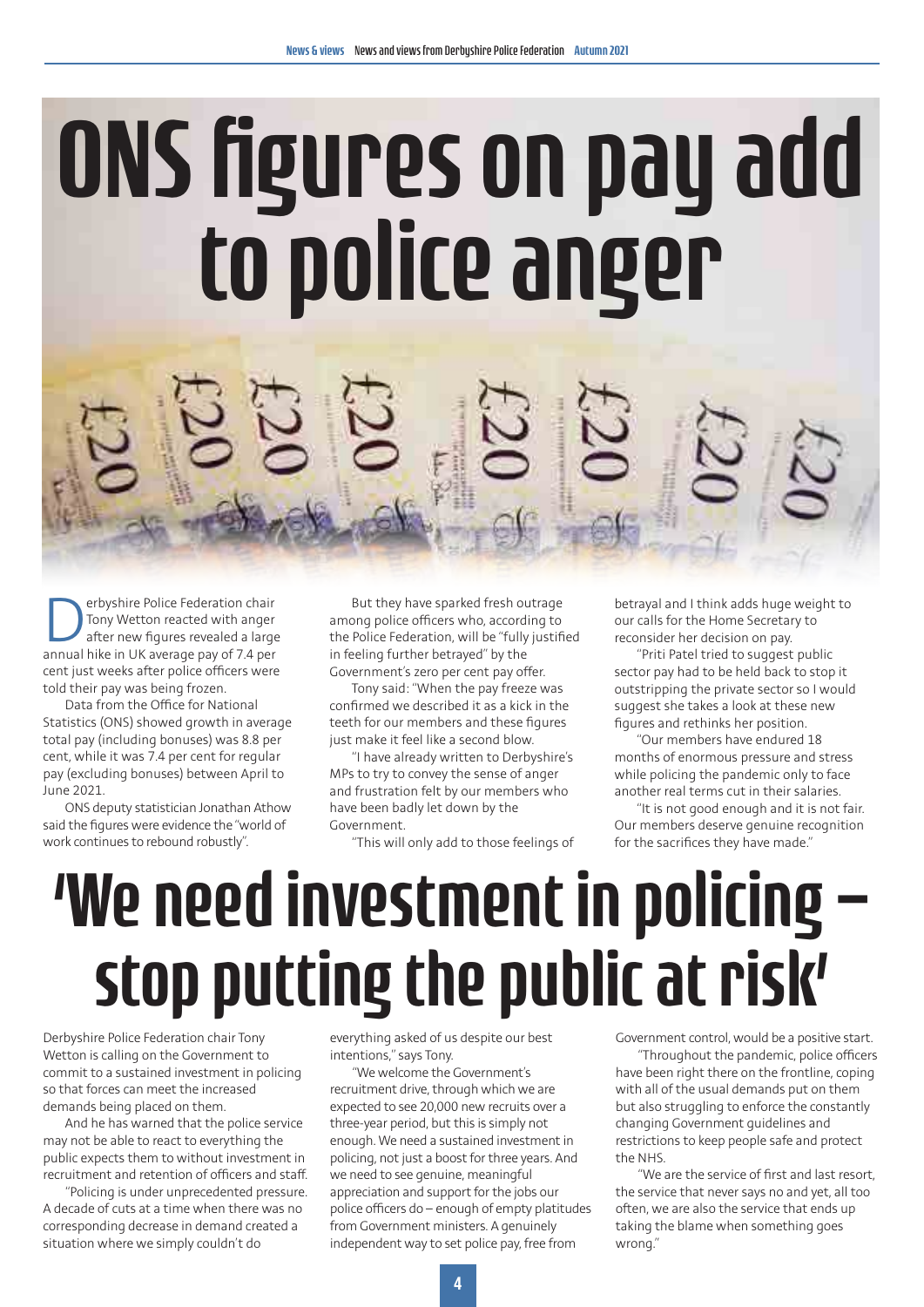### Brave PC in line for award after critical role in preventing dam disaster

Derbyshire Police officer who put his life on the line to save thousands of others will be honoured at the national Police Bravery Awards in London.

PC Geoff Marshall will attend the Federation's awards night in London on Tuesday 12 October having been nominated for his courage in helping to prevent the dam at Toddbrook Reservoir from collapsing and overwhelming the town of Whaley Bridge below. He was put forward for the award by Operational Support and selected as Derbyshire's nominee by Derbyshire Police Federation's Branch Board.

The tense and dramatic events began on Thursday 1 August and were played out across the world's media.

Days of heavy rain had sent water raging over the dam wall, taking with it a huge section of the structure.

Engineers estimated it was likely that the entire 250-metre long dam would fail sending billions of litres of water onto the town.

Derbyshire Police Federation chair Tony Wetton said: "There is no doubt this would have led to significant loss of life."

The emergency operation kicked in with officers in the potential flood area evacuating 1,000 people in the middle of Whaley Bridge from their homes and businesses.

At the dam, it was critical that sandbagging was completed to try to prevent the structure from collapsing.

As heavy rain continued to fall, a plan was drawn up to put hundreds of sandbags in place to divert water away from the damaged section.

Tony said: "The sandbagging needed to be performed by a member of staff on the actual spillway and others on a metal bridge passing the bags down"

He added: "Engineers briefed the police officers and several volunteer members of





*PC Geoff Marshall.*

mountain rescue that should certain tell-tale signs be visible either on the water or on the downstream side, that they would have between 45 seconds and a minute to evacuate the entire area before the dam wall would collapse beneath their feet.

"In reality, were the dam to have failed it is highly unlikely any of those involved in the sandbagging operation would have survived. The control measures such as ropes and personal flotation devices were provide some protection in the event of an officer falling into the water rather than the dam failing.

"All the officers present elected that they could not stand by and risk the death of around 2,000 people, including colleagues, without doing something."

PC Marshall volunteered to work on the spillway and secured himself with a rope while his colleagues passed the bags down.

For around two hours, officers and mountain rescue worked to place sandbags on the wall and buy enough time to temporarily secure the reservoir.

As he worked on the dam, colleagues who were looking out for signs the dam was

beginning to breach suddenly shouted at him to get off.

Tony said: "At this point, PC Marshall was positioned on the spillway and secured with a rope and was at significant risk and there was a delay in him being unsecured so he could make his way off safely."

He added: "Actions of officers completing the sandbagging operation on the spillway undoubtedly reduced further erosion to the dam wall and prevented a breach.

"There were numerous officers involved in the incident and I would like to acknowledge their bravery and outstanding efforts too but PC Marshall went over and above the call of duty while thankfully supported by his colleagues."

The following morning an RAF Chinook helicopter was deployed and over the next five days, 530 tonnes of aggregate were used to reinforce the dam wall.

After a tense seven days, the dam wall was repaired and the water pumped out.

PC Marshall, who has been an officer for 26 years, has received a Chief Constable's commendation at an upcoming ceremony which will mark the anniversary of the event.

The superhuman efforts were recognised publicly by Prime Minister Boris Johnson who visited Whaley Bridge and nearby villages. Indeed, during the operation, a COBRA meeting was held by the Government to provide support and oversight.

Tony said: "PC Marshall showed outstanding bravery and selflessness in an extreme situation.

"Our humble nominee would be the first to say that the whole, unprecedented event was a team effort and there are a whole army of people and organisations to recognise.

"The enormity of their service and actions will be appreciated for many, many years to come."

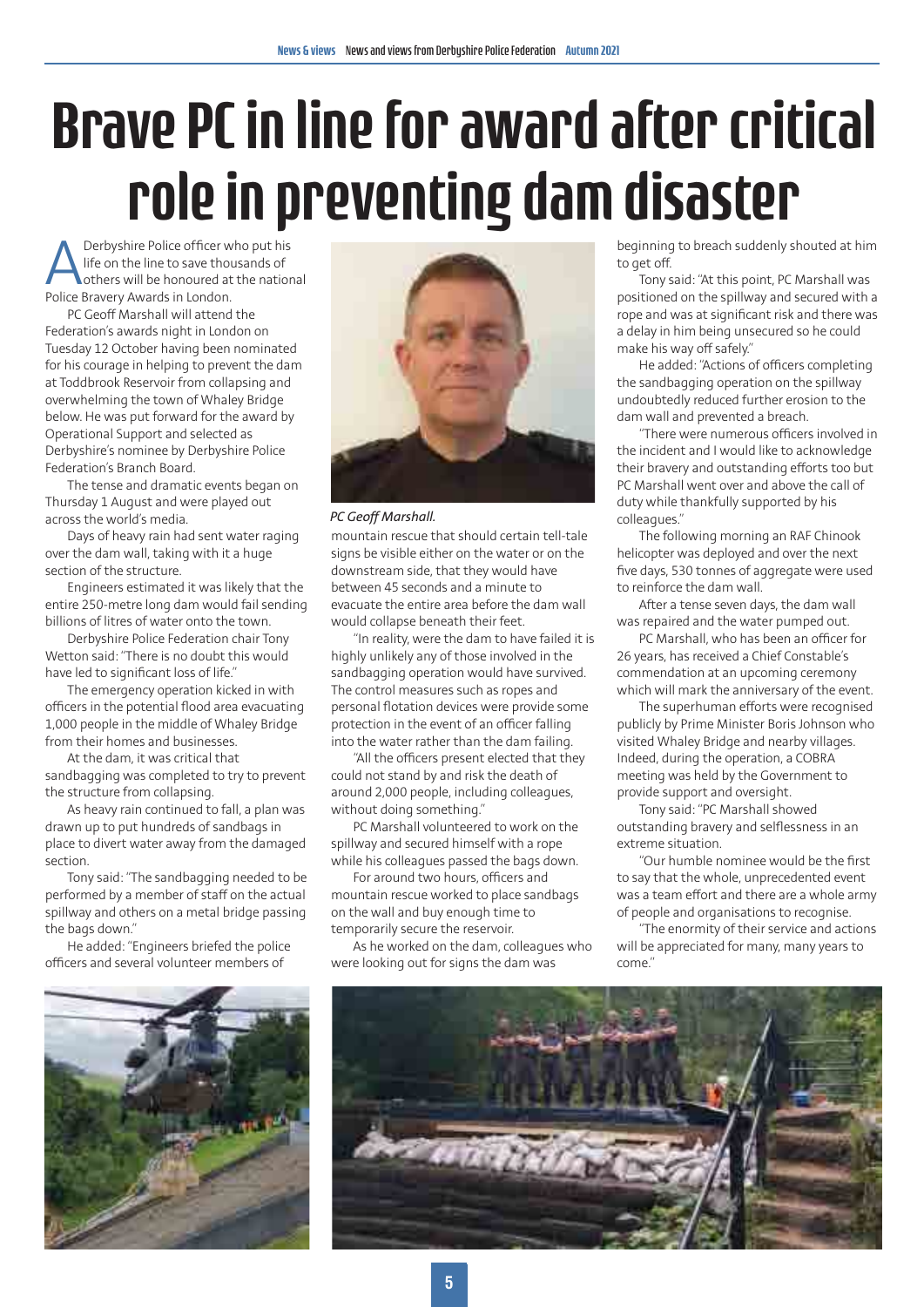# Fallen officers remembered at Memorial Day service

eing able to attend the National Police Memorial Day in person for the first time in two years made it an even more poignant event, says Derbyshire Police Federation chair Tony Wetton.

Tony attended the memorial day service at Lincoln Cathedral on Sunday 26 September with Angela Morgan, partner of Derbyshire DC Gary Freeman who died in a car accident in August 1994. Due to Covid restrictions, places were limited at the service and Angela represented the families of all Derbyshire's fallen officers.

Assistant Chief Constable Michelle Shooter represented the Force at the service. Tony said after the service: "National Police Memorial Day was due to be held in Lincoln last September but, due to the restrictions in place at the time, a virtual event was held instead.

"This year, with an easing of restrictions, we were able to come together again and you could really sense that people were pleased to be able to do that. The families of fallen officers join a group of people they never want to become part of when they lose their loved ones but you can see that they gain comfort from the friendships they form with those who understand what they are going through.

"Looking around yesterday, you really did get the sense that people were pleased to see each other, despite the solemn occasion of which they were a part.

"I felt honoured and humbled to stand alongside them at the memorial service, to show them that we will never forget their sacrifice and that we remember those officers who gave their lives while serving their communities.

 "It was a very moving service and a fitting tribute to our fallen colleagues."

The service was led by the Reverend Canon David Wilbraham, national police chaplain and coordinator of the National

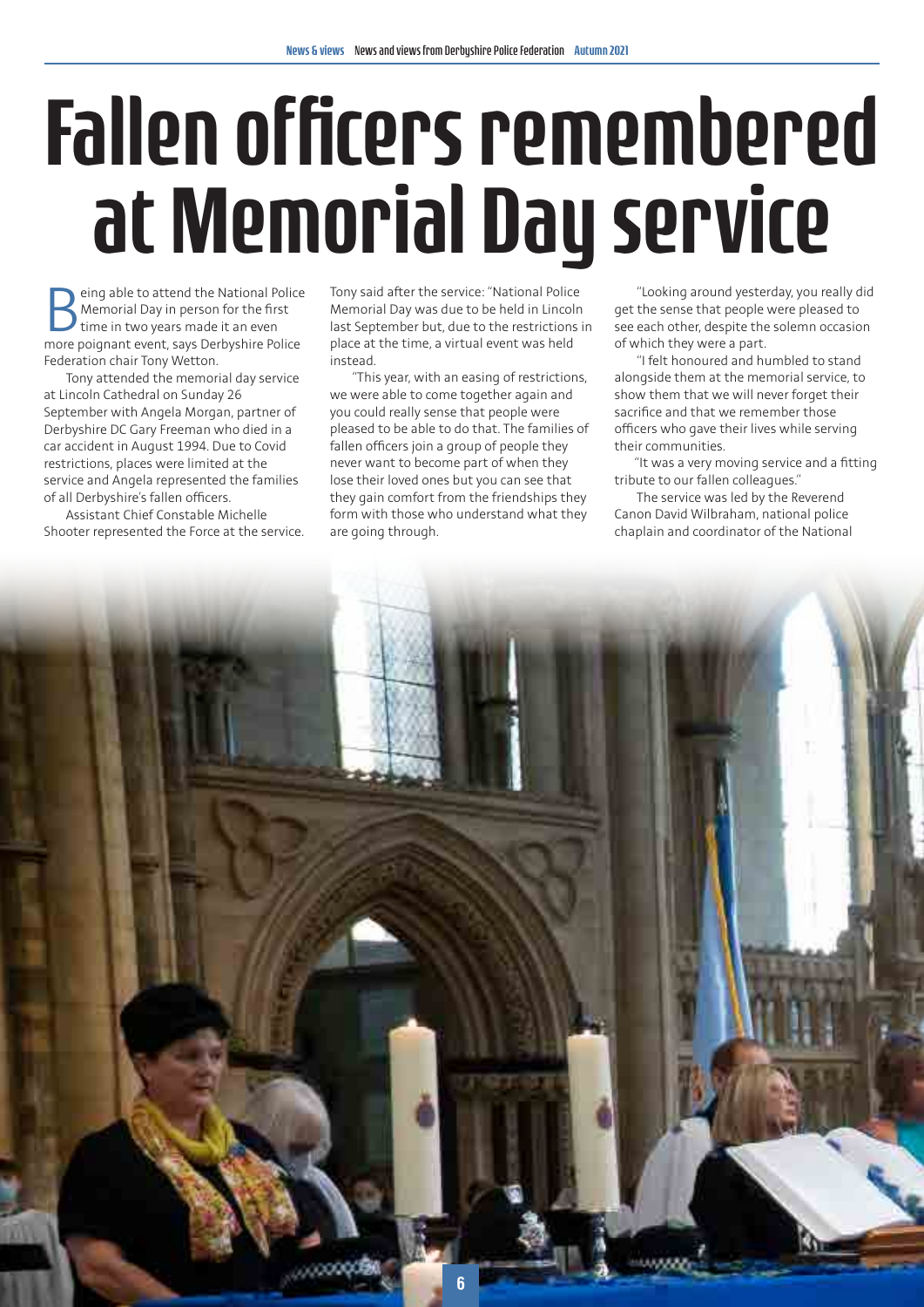Police Memorial Day.

Home Secretary Priti Patel gave a reading from 1 Corinthians 13 on the theme of love and Dame Cressida Dick, Commissioner of the Metropolitan Police Service, gave the address.

John Apter, national chair of the Police Federation of England and Wales, addressed the congregation of around 300 people and read out the names of the six officers who had lost their lives during the year since the last memorial day service.

**PS Paul Keany,** Northamptonshire Police **PC Christopher Miller,** Metropolitan Police **PC Matiu Ratana,** Metropolitan Police **DC Quamar Zaman,** Greater Manchester Police

**PC Thomas White,** Police Scotland **PC Darryl Street,** Civil Nuclear Constabulary.

He said: "National Police Memorial Day is an incredibly important day in the policing calendar. It's a day to remember those colleagues we have lost and to ensure they are never forgotten.

"Policing is a family, and when we lose a member of our family the pain is felt far and wide. The National Memorial Day is a time to reflect, pay tribute and remember. It is so important, especially to the families, friends and colleagues of those we have lost, that their loved ones will never be forgotten."

During the service, representatives of fallen officers lit candles in an act of remembrance with one each for the forces of England, Northern Ireland, Wales and Scotland.

While there was a minute's silence, petals of remembrance, representing all who have lost their lives, fell from the gallery as the orchestra played "Abide With Me" and "The Last Post" was sounded.

The service was followed by an online commemoration for those unable to attend in person. As a show of support, public buildings around the UK were illuminated blue to mark the occasion, including numerous police headquarters buildings.

National Police Memorial Day was founded in 2004 by now retired Sergeant Joe Holness to commemorate the memory of colleagues lost in the line of duty. Sergeant Holness was motivated by the death of his

colleague, fellow Kent officer PC Jon Odell, who was killed in December 2000 after a vehicle was driven at him.

Next year's service will be held in Belfast on Sunday 25 September 2022.

l Keeping memories alive – see Page 8

**"Policing is a family, and when we lose a member of our family the pain is felt far and wide. The National Memorial Day is a time to reflect, pay tribute and remember.** 

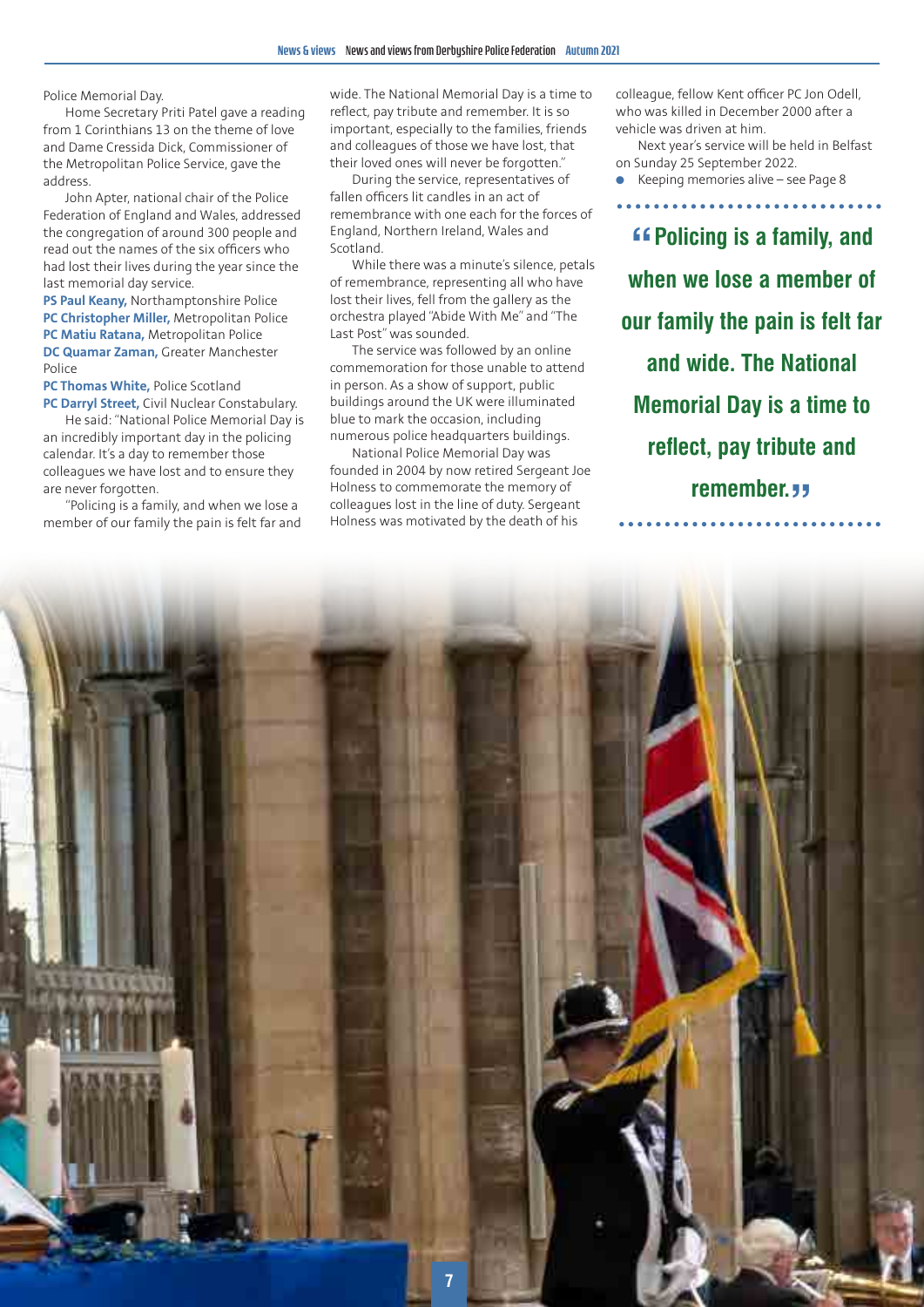# Keeping memories alive

The National Police Mer<br>but an important way<br>Morgan, partner of De<br>car accident in August 1994. he National Police Memorial Day service was "heart-breaking", but an important way of keeping memories alive, says Angela Morgan, partner of Derbyshire DC Gary Freeman who died in a

Angela admits it was difficult to sit through the emotional service, but said it was important to her to attend and remember Gary and all our lost officers in the formal and beautiful setting of Lincoln Cathedral.

"The service was very moving, especially the music and the words read by Dame Cressida Dick about the importance of remembering," said Angela.

"It meant a lot that I was accompanied by our Assistant Chief Constable and Federation chair, who both understand the importance of keeping our officers' memory alive.

"It's heart-breakingly sad when the list of names of those we've lost this year is read out. It's hard not to cry for the new families because I know what their journey will be like.

"It brings me comfort though to know I am surrounded by people who understand this life-long loss. Though it's 27 years since we lost Gary, I think of him every single day."

Tony Wetton, Derbyshire Police Federation chair, said: "It was an honour to be able to attend alongside Angela and support her on a difficult and emotional day.

"Derbyshire Federation will continue to do all it can to keep the



*Angela Morgan and Tony Wetton ahead of the memorial day service at Lincoln Cathedral.*

memory of Gary and other fallen officers alive for their friends, families and colleagues but also for the police service itself. We must never forget their sacrifice."

### Emma completes 24-hour spin charity challenge

A motivational message from her former sergeant and an early morning McDonalds meal helped spur a Federation member on, as she successfully completed 24-hour spin bike charity challenge.

DC Emma Corby took to the saddle on the Friday evening to raise money for Ashgate Hospicecare, after her sister's mother-in-law was cared for by the charity.

She then spent the next 24 hours cycling for the organisation, raising more than £2,000 in total.

"24 hours, or 1,440 minutes, whichever way you look at it, it's a long time, especially with no sleep," said mother-of-one Emma, "Deep down I wasn't even sure I could physically complete it, 24 hours was a big ask.

"But then you compare that with the 20 years my sister's mother-in-law, Sue, fought cancer."

Sue was supported by Ashgate Hospicecare during her battle with cancer before she died in 2019.

The 24 hours reflects each year Sue fought the illness, along with one extra for each of her four children.

"Hours one to nine were relatively good fun, and dare I say enjoyable but at about 1am, I literally smashed into a massive wall," Emma said, "My legs went shaky, and I had an all-consuming feeling of wanting to be sick, I felt dizzy and not great. It was dark,



*Emma and her nephew.*

the temperature had dropped and it was eerily quiet."

Having guzzled down a bottle of Lucozade and tucking into a chocolate flapjack, Emma knew she needed to find the strength to continue.

"It was at that point that my old sergeant sent me three words, which were a total game changer. He wrote 'keep battling Emma' and that little message immediately made me think of Sue and the battle she faced, and the amount of times she must have been up in the middle of the night feeling unwell, and I thought to myself Sue never gave up, so I

can't give up either," she said.

"Then I climbed back on the bike." Emma welcomed a much-needed McDonalds in the early hours of the morning and admits that by 4am, she could feel her legs again.

"My mojo returned," she added, "Before I knew it, I was heading into hour 23 and my brother-in-law on my husband's side, Tim, played 'motivator', making sure I was pumped and ready for the final hour. We stuck on 'Sandstorm' by Darude and I spun as hard and as fast as I could. I honestly don't know where I found the strength in my legs.

"And, at 5pm, I smashed the challenge."

Emma said that donations have been flooding in, with messages of support and encouragement sent throughout the whole event.

"Each and every message and donation made such a difference," said Emma.

"I think I covered just shy of 300 miles on the bike and we've now passed the £2,000 mark. I hope the money we have raised helps them in a small way.

"To my family and friends, thank you for the support, encouragement and donations you have given me throughout this challenge and for those families and friends facing their own battles right now, keep going, and don't ever give up."

You can still **[donate](https://www.justgiving.com/fundraising/emma-corby5)** to Emma's fundraising page.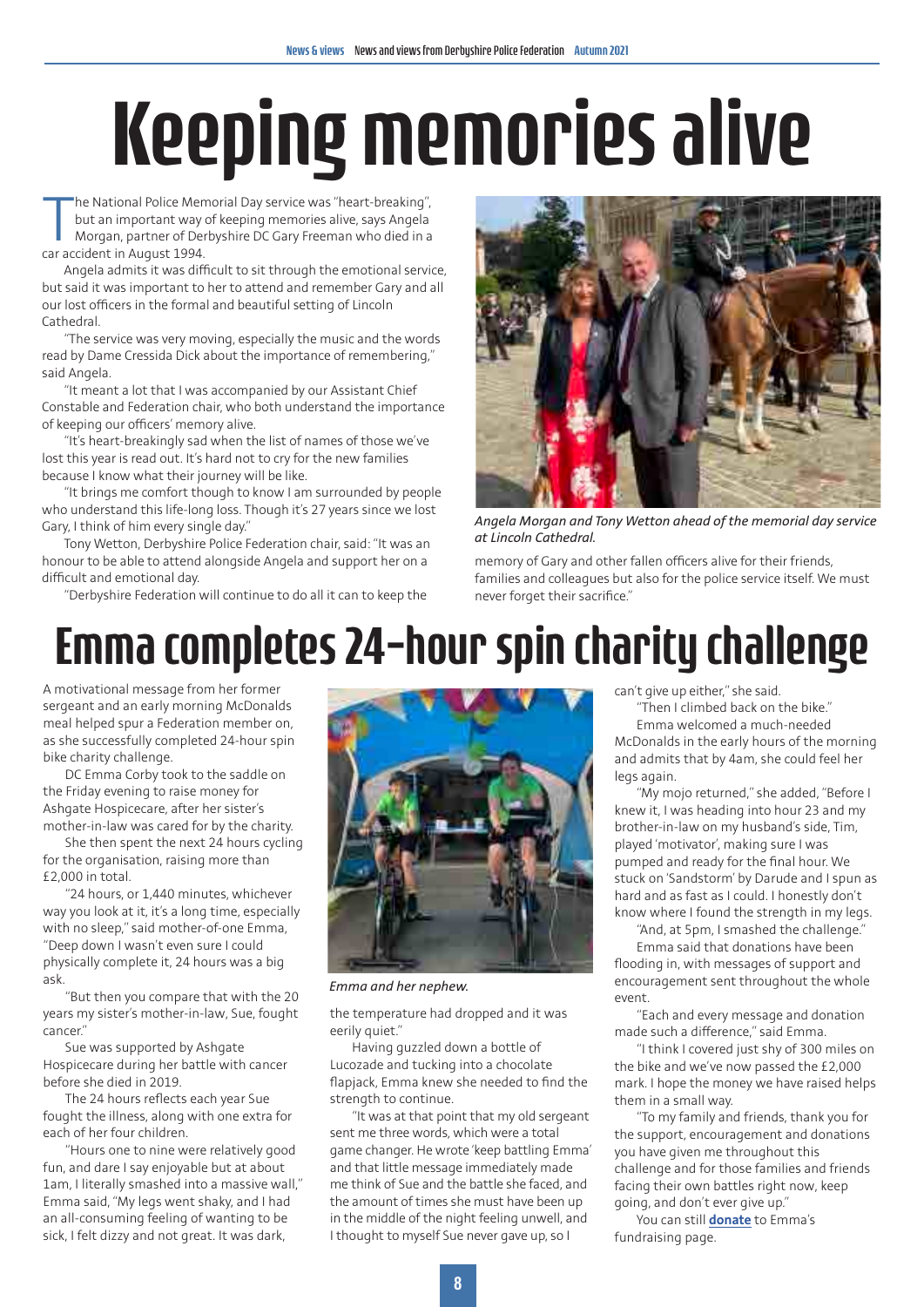# Lords get behind Federation amendments to bill

**Derbyshire Police Federation has<br>
welcomed the news of a succes<br>
meeting between a delegation<br>
the Police Federation of Fnoland and W** welcomed the news of a successful meeting between a delegation from the Police Federation of England and Wales (PFEW) and representatives from the House of Lords.

Members of the Federation's Parliamentary Sub-Committee met with Lord Bernard Hogan-Howe, Lord Willy Bach and Lord Vernon Coaker at New Scotland Yard to press for three amendments to the Police, Crime, Sentencing and Courts Bill, which is set to become law next year.

Derbyshire branch chair Tony Wetton said: "This meeting is a great step towards making sure this bill gives members the



*At New Scotland Yard are the Federation's Welsh lead Nicky Ryan, Phill Matthews, national Federation conduct and performance lead and Tiff Lynch, secretary of the Federation's Parliamentary Sub-Committee.*

protection they deserve.

"The three amendments they discussed are crucial to helping my colleagues as they go about their duties serving the public, from protecting police drivers to limiting the time misconduct investigations take.

"As we look ahead to the bill becoming law, meeting such as these are vital in ensuring members get a voice in Parliament and that legislation is informed by their real experiences on the ground."

One of these amendments was aimed at ensuring police officers' driving would no longer be assessed against the standards of the careful and competent civilian driver.

Instead, the bill introduces a new standard to which police drivers must conform, linked to an individual driver's training and their force policy. An officer will be licensed to drive according to what they are trained to do, but no more. Performing a manoeuvre that is not trained or not policy is likely to fall within the new definition of careless or dangerous driving. Going beyond the terms of the licence could give rise to criminal liability.

Tim Rogers, national Federation lead on pursuits and driver training, added: "As part of three amendments the Federation is seeking to the bill, we want to see a reasonable defence clause added to give officers flexibility to respond legally to the matters they encounter on duty. This would take into account what they reasonably believe they are responding to and the threat that is posed. Any departure from the relevant standard should be reasonable and proportionate.

"At our meeting, the lords agreed they

are an essential aspect of making the bill fit for purpose to ensure our colleagues covering the millions of miles of our roads network to keep the public safe are given the support and protection they deserve and are not penalised for doing their jobs.

"To make the bill achieve what legislators intended, we need this amendment."

An amendment is also being put forward that would enable officers to compel drivers to switch off their engines, a measure which could help stem the growing number of officers injured when drivers take off after a police stop. Figures show one in four roads policing officers were subjected to a vehicle being used as weapon against them during the past year.

In addition to changes that would affect police drivers, the Federation, through its Time Limits campaign, is fighting for police conduct investigations to be concluded within 12 months from the moment an allegation is made.

The Federation wants legally qualified people to be given the power to impose deadlines on investigations which have dragged on for over a year.

The tabled amendments, which have already gained cross-party support, will now be taken forward to the committee stage and will be discussed in detail by the House of Lords.

Parliamentary Sub-Committee secretary Tiff Lynch said: "I am really grateful to those peers in the House of Lords who are showing us so much support for our amendments. We will continue pushing towards a change in legislation which will support and protect our members."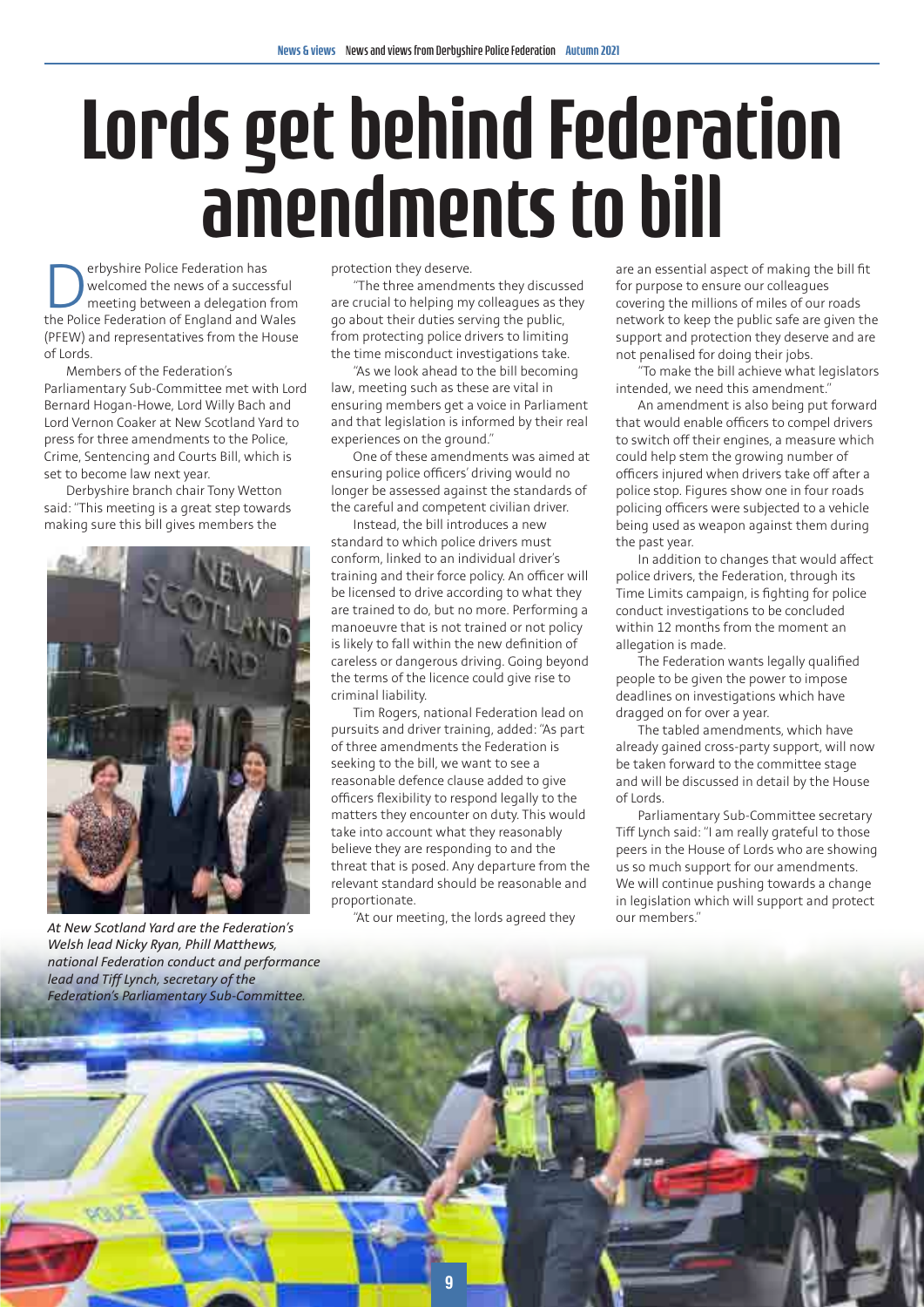### New reps set to start Federation training

Welve new Der<br>
workplace rep<br>
undergo induc<br>
the recent elections. welve new Derbyshire Police Federation workplace representatives are set to undergo induction and training following

The new reps are Alex Boniface, Steve Reid, Stuart Smith, Andy Murphy, Dan Quick, Dave Guard, Lee Stacey, Lesley Smith, Dan Phillips, Keith Chambers, Justin Redman and Jo Meakin and they will join the team of existing reps who have been re-elected to their roles.

Branch chair Tony Wetton said: "I'd like to congratulate our new workplace reps following the elections that took place over the summer. We welcome a selection of fresh faces to join our existing team and I'm

confident that together, we will work hard as a collective to advise, represent and support all our members when necessary.

"Over the next few weeks and months they'll go through their induction process. This will include briefings on how Derbyshire Police Federation works and introductions to the office staff.

"Our new reps will then undertake their Police Federation of England and Wales (PFEW) training courses, starting with new reps' training, all of which are designed to enable them to advise and support our members effectively.

"We wish them all the very best and look

forward to seeing them develop into their roles."

The next stage of the Fed reps elections will be Branch Board nominations (October 1 to 15) followed by the elections (October 18 to 29) with the Branch Board elected on 1 November.

Nominations for the branch chair (November 1 to 21) will be followed branch chair elections (November 17 to 30) with the branch chair elected on 1 December.

This will be followed by Branch Board meetings to elect the secretary, treasurer and other officials.

**[Your workplace representatives.](https://www.polfed.org/derbys/about-us/meet-the-team/)**

### Get to know your Federation representatives

#### **Lee Stacey**

Derbyshire Sergeant Lee Stacey joined the police in 2013 after serving in the Army and working in the NHS helping patients measure their risk of cardiovascular disease.

Despite coming to policing after

careers in other areas, Lee views policing as a life-long calling, saying: "There wasn't one moment when I realised I wanted to be a police officer. I always viewed the police service as my vocation."

He is now part of the Cost of Policing review team and became a Federation workplace representative following this summer's elections.

Lee says: "I decided to put myself forward because I have seen the challenges



that come with being a police officer. It is more important than ever to have conversations with the Force to make things better for the officers.

"Ultimately, I know the best asset Derbyshire Constabulary has is its officers. Because of this I am passionate about officer wellbeing and taking care of our members."

Lee is keen to help members going through difficult times – whether physically, due to the demands of the job, or professionally. Because of this, he considers wellbeing a "critical issue" and is keen to get involved with both health and safety matters and helping colleagues through conduct investigations.

He is also aware that there are challenges that must be faced by the Federation as a whole, explaining: "There are many problems on the horizon: losing experienced officers to the private sector, current entry requirements excluding talented people from the service, and meeting ever-increasing demand.

"Of course, the single biggest challenge is getting the Government to invest in the police. This would have the biggest impact on improving the service.

"Ultimately, the most challenging part of the role for me is accepting meaningful changes take time and cannot be achieved overnight."

However, Lee is proud of his new role as a Federation rep, and encourages others to take pride in their work too: "My advice to new officers would be, do the best you can every time you come to work, if you don't know something don't be afraid to ask, and try to remember that what you do matters.

"I am proud to be a police officer, and you should be too."

**Ultimately, the most challenging part of the role for me is accepting meaningful changes take time and cannot be achieved overnight. "**

#### **Lesley Smith**

A desire for "a new challenge and to give something back" is what motivated Sergeant Lesley Smith to become a Federation workplace representative. These were



the same motives that prompted her to become a police officer in 2002. Her genuine desire to help others has served her well and she is now a sergeant on the South Investigation Hub.

Outside of her professional duties, Lesley, who was elected as a rep in the latest Federation elections this summer, is also a Blue Light Champion and sits on the neuro-diversity working group.

Lesley has first-hand knowledge of navigating the system herself through her own experiences of working part-time.

She explained: "As a mum of two - three if you count the dog - I understand the needs of being a working parent. I've submitted lots and lots of work-life balance applications and negotiated with staff

members and officers around those issues.

"I also understand some of the other demands of family – my daughter was recently diagnosed with Autism Spectrum Disorder and I know how hard that can be for a parent."

Wellbeing is a special area of interest for Lesley, and she's looking forward to learning about police regulations and helping members with queries and supporting them through difficult times.

She's also ready to face the challenges of her new role.

**I** want to help to achieve balance between the organisation and what individuals want or need.<br>For me this is where open, honest discussions and the right support come in. **For me this is where open, honest discussions and the right support come in.**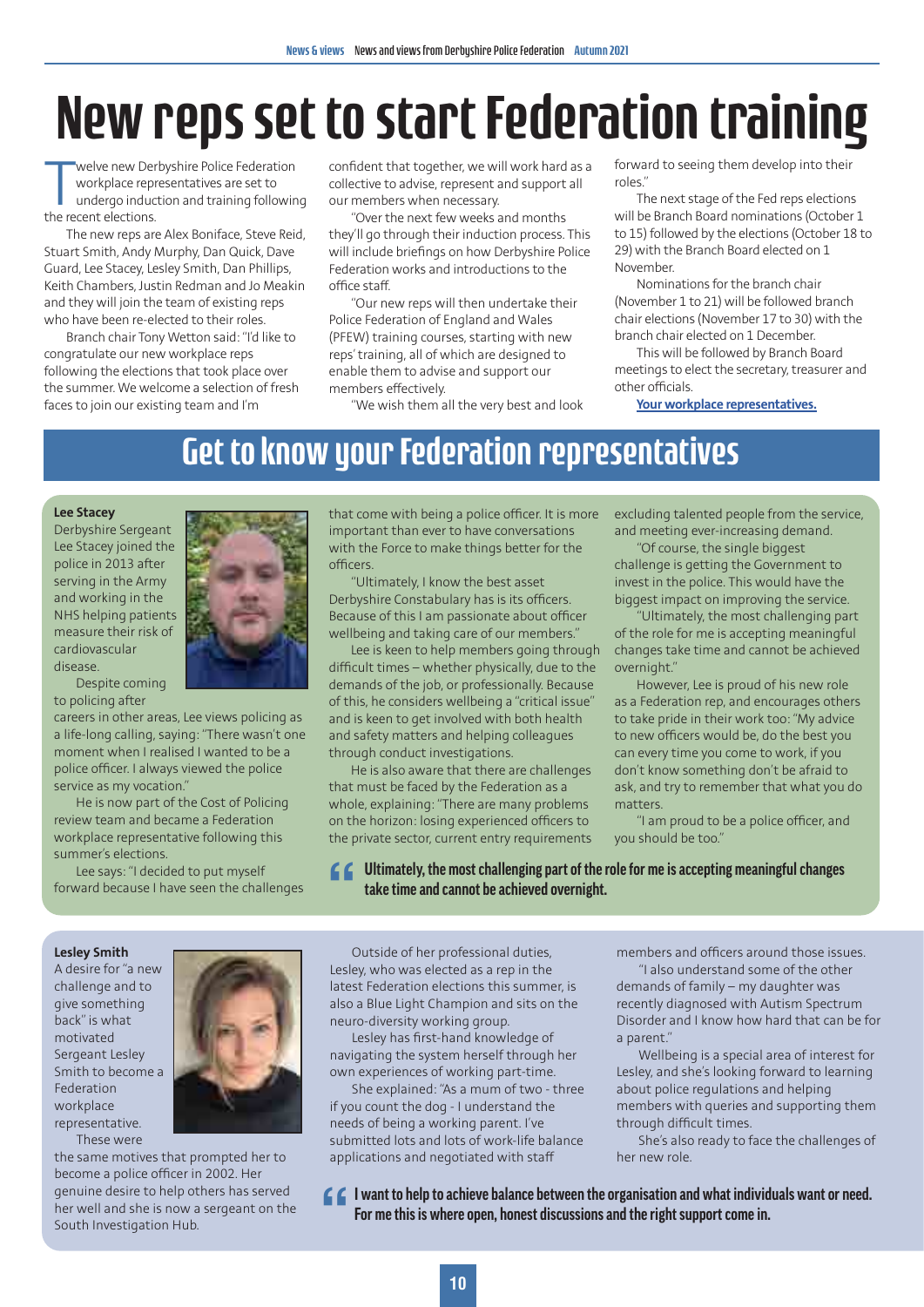#### **Andy Murphy**

New Derbyshire Police Federation workplace representative Andy Murphy stood for election in the summer because he wanted to try to raise the profile of CID members within the Federation.



The Derbyshire detective sergeant, who brings 18-and-a-half years of operational experience to the role, said he was also keen to put his in-depth knowledge of police regulations to good use helping colleagues who might be going through the misconduct process.

He is interested in taking issues and concerns that affect frontline officers to senior officers within the organisation as part of a structured approach.

Andy expects managing the expectations of members who reach out for help and assistance to be one of the most challenging aspects of being a Fed rep.

He explained: "We do not possess magic bullets and we cannot simply make problems go away with a few phone calls.

"It is a misconception that if the member is facing grievances or misconduct issues in the workplace then a Federation rep can make everything right.

"There are at times tough conversations to be had and on occasion a member may be told something they don't like to hear. These have to be handled in a caring and compassionate way."

Andy believes it is important for the Police Federation to do all it can to keep morale in the workplace as high as possible, particularly for new starters who might be struggling with workloads and welfare or mental health issues.

And he warned forthcoming challenges

**I** am interested in taking issues and concerns that affect frontline officers to senior officers within the organisation as part of a structured approach. **officers within the organisation as part of a structured approach.**

for the police service generally would include growing concerns about placing young and inexperienced officers on the frontline as well as trying to deal with the impact of budget cuts, Brexit and the continuing presence of coronavirus.

Andy's decision to become a police officer was influenced and encouraged by his brother who was already a serving officer with another force.

His career started on the Local Policing Unit (LPU) at Ripley, before it became Amber Valley, and he was there until December 2005 when he joined Derbyshire's Volume Crime Unit (VCU) on A Division.

Between July 2007 and January 2010, he was a member of Long Eaton CID before moving to further roles at Derby City, Peartree and Ilkeston.

From September 2017 until May this year, Andy served on the Force's professional standards department (PSD) and counter-corruption unit (CCU).

The new rep said he would advise any officers just joining the Force: "Police with integrity and everything else will fall into place."

#### **Keith Chambers**

Inspector Keith Chambers came to policing late in life after a career in retail management and manufacturing, seeking the challenge of a job where he could "really make a difference".



Having joined the Force in 2000, he is now LPU Inspector at Derby West. Keith became a workplace representative this

Lesley said: "I want to help to achieve balance between the organisation and what individuals want or need. For me this is where open, honest discussions and the right support come in.

"One of the big challenges is the ongoing impact of Covid-19. We still don't know what the overall impact will be on staffing levels and officer wellbeing, not only physically but emotionally.

"However, as a sergeant and now a Fed rep, I want to be there to help as part of the 'work family' that's such a wonderful – and vital – part of policing." month following the Federation elections.

Explaining why he put himself forward for the role, he said: "I simply to want to improve the lives of officers on a daily basis and be committed to supporting those that, unfortunately, become involved in protracted disciplinary investigations."

He says his experience outside of the Force also contributed to his desire to become a rep.

"I have experience leading people inside and outside the organisation and so have a different perspective to a career officer," he added.

"Because of this, I have the confidence to hold people and the organisation to account where it is appropriate to do so."

As a new rep, Keith says he is most looking forward to "meeting new colleagues across the organisation and supporting members in crisis, helping to take as much stress away from them as possible."

He adds: "For this reason, I want to specialise in misconduct and equality issues."

Keith is also prepared to meet the demands of the job.

"The Government is seemingly intent on taking more and more from policing without giving anything back. We need to counter this by getting members to continue to buy into the Federation and see what we can achieve together," he said.

However, Keith knows there are other challenges on the horizon: "For example, the many new recruits joining as part of the officer uplift – we will need to manage the expectations of a new, younger workforce in line with the expectations of traditional policing methods."

What advice would he give to these new recruits?

"Ensure you know what you are coming into – both the good and the bad. Yes, we work shifts, we deal with difficult situations and sometimes we get hurt, but this is an amazing job that will provide some incredible memories and experiences," he said.

**I** am looking forward to meeting new colleagues across the organisation and supporting members in crisis, helping to take as much stress away from them as possible. **members in crisis, helping to take as much stress away from them as possible.**

> **11 11**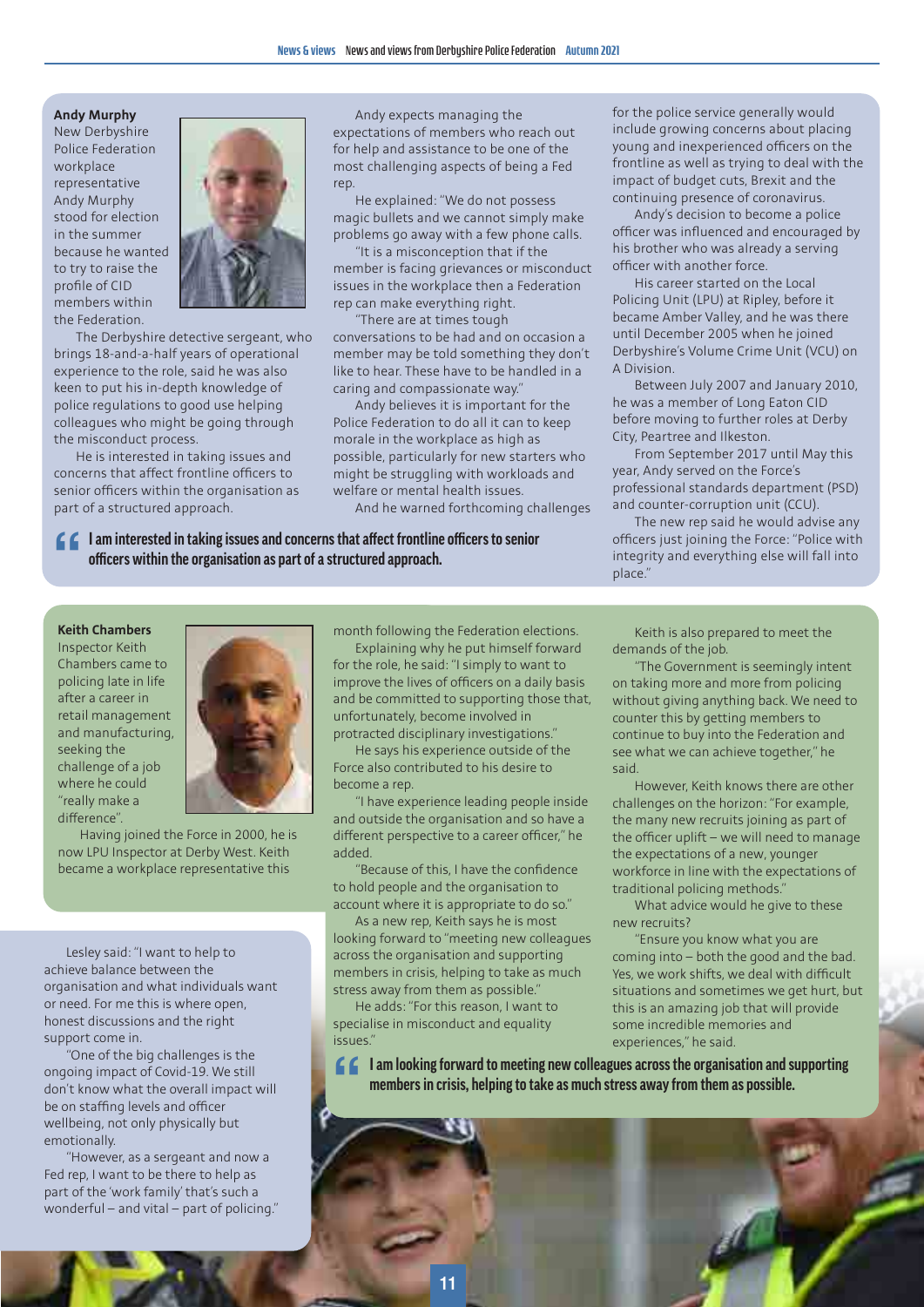#### Take me there!

News & views News and views from Derbyshire Police Federation Autumn 2021



### **Membership benefits**

- **Start saving from as** little as £5 per month
- Withdrawyour savings  $\bullet$ as and when you need
- **Payroll deduction**  $\overline{\bullet}$
- Loans assessed on affordability and not just your credit score
- LifeProtectionincluded  $\overline{\bullet}$



### **Visitwww.no1copperpot.com**



510001 Simple: Easy Hassle-free

**Effortless** Smooth. Straightforward A piece of cake

#### All loans are subject to affordability and our lending criteria. Your savings are protected by the Financial Services Compensation Scheme up to £85,000.

**12** Number One Police Credit Union Limited trading as No1 CopperPot Credit Union is authorised by the Prudential Regulation Authority and regulated by the Financial Conduct Authority and the Prudential Regulation Authority. Firm Reference Number 213301. For details visit http://www.fca.org.uk.

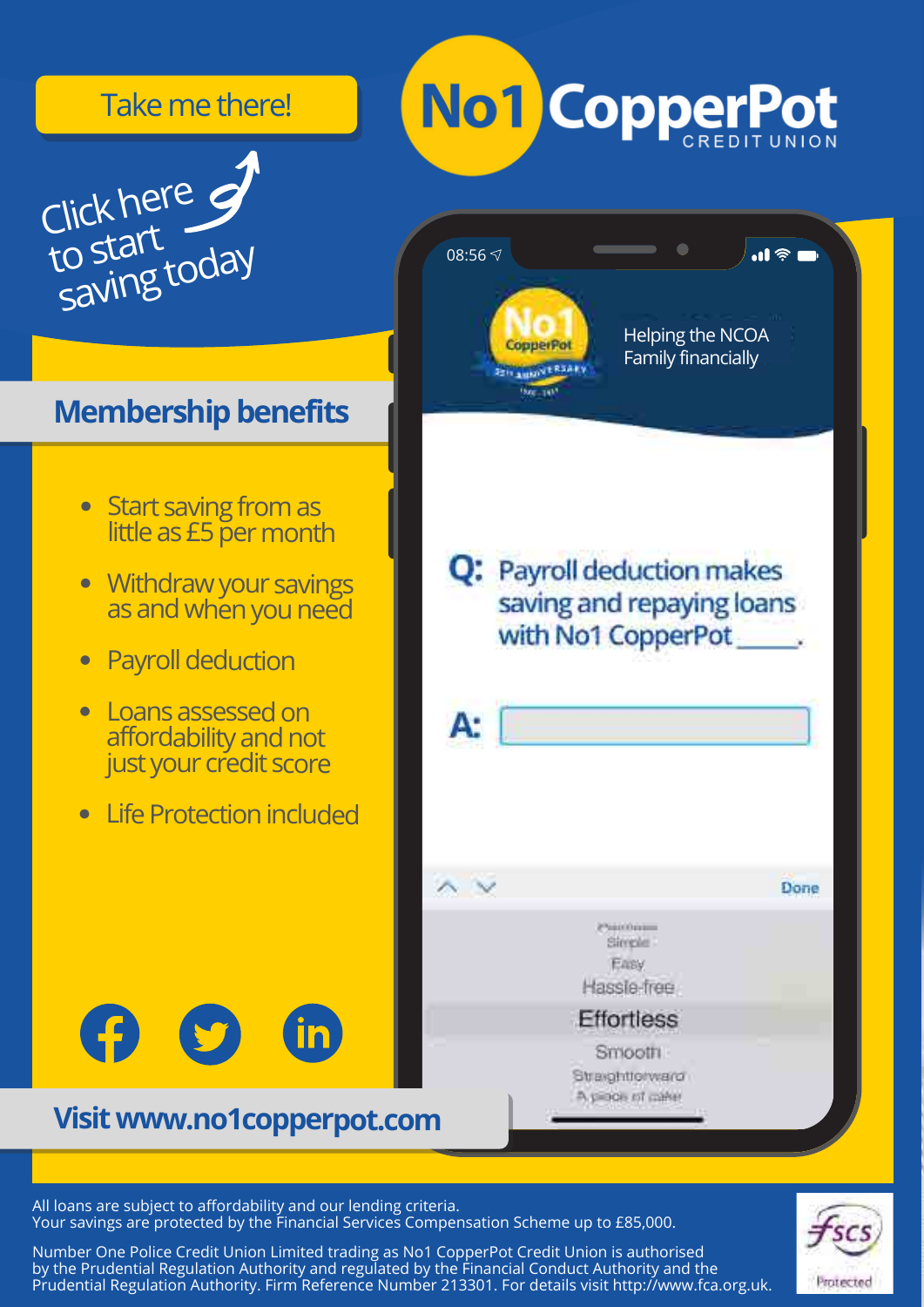

#### Helping the police family financially Clickhere Link Helping the po

#### **What are your financial goals?**

Are you looking to purchase your first house? Or perhaps you're thinking about going away on a sunny holiday, whatever your goals **Membershipbenefits** are we believe it's important to financially prepare for them.

We think one of the best ways to do this is by mapping out your financial goals. By doing this you will know how much you would need to save and how long it would take you to reach your goal amount.

bunt.<br>The table below can give you an idea on how your savings could build up over time.

| If you saved   | Year 1 | Year 3 | Year 5  |  |
|----------------|--------|--------|---------|--|
| £10 per month  | £120   | £360   | £600    |  |
| £30 per month  | £360   | £1.080 | £1.800  |  |
| £100 per month | £1.200 | £3.600 | £6.000  |  |
| £250 per month | £3,000 | £9,000 | £15,000 |  |

Shockingly, research suggests that 15 per cent of people in the UK have no savings at all and that one in three people have less than £1,500 put away. Experts advise that you should have three months' worth of expenditure saved away in case of an emergency and we strongly agree that you should work towards having a reserve of money, no matter how big or small.

#### **Saving through payroll deduction**

Our aim is to provide the police family with easy access savings, affordable loans and financial education. We encourage our members to save little and often and with us, we also help automate their

savings as it comes directly from their payroll each month. By making your savings automatic it means there is one less

thing to think and you'll hardly notice it's gone. You can join the credit Union by saving as little as £5 each

month, visit **[www.no1copperpot.com](http://www.no1copperpot.com)** to find out more.

#### **Financial wellbeing**

We want to ensure that everyone has good financial knowledge and to help with this we created a financial wellbeing area. This gives clear explanations and good tips on how you can improve your financial wellbeing.

We mentioned earlier that not everyone has a reserve of savings to dip in to, so if an emergency happened, for example, your car was to break down, how would you pay for it?

It's important to consider different scenarios that could happen so that you can help yourself prepare for the unexpected. If you didn't have savings available you could find yourself in a situation where you need to take out credit and, while it may be simple to apply, there can be information hidden in plain sight if you don't understand how credit advertisements work.

Did you know that your credit score can affect the APR you are given? When you look at a loan advertisement you will often see the term "representative APR". This is then followed by the cheapest loan rate available, also known as the "headline rate". Companies can advertise "representative APR" if they reasonably expect 51 per cent of applicants to receive the headline rate. The remaining applicants could then be charged a higher interest rate, this will usually be after they have reviewed your credit score and application. You can read more about this on our **[website](https://www.no1copperpot.com)**.